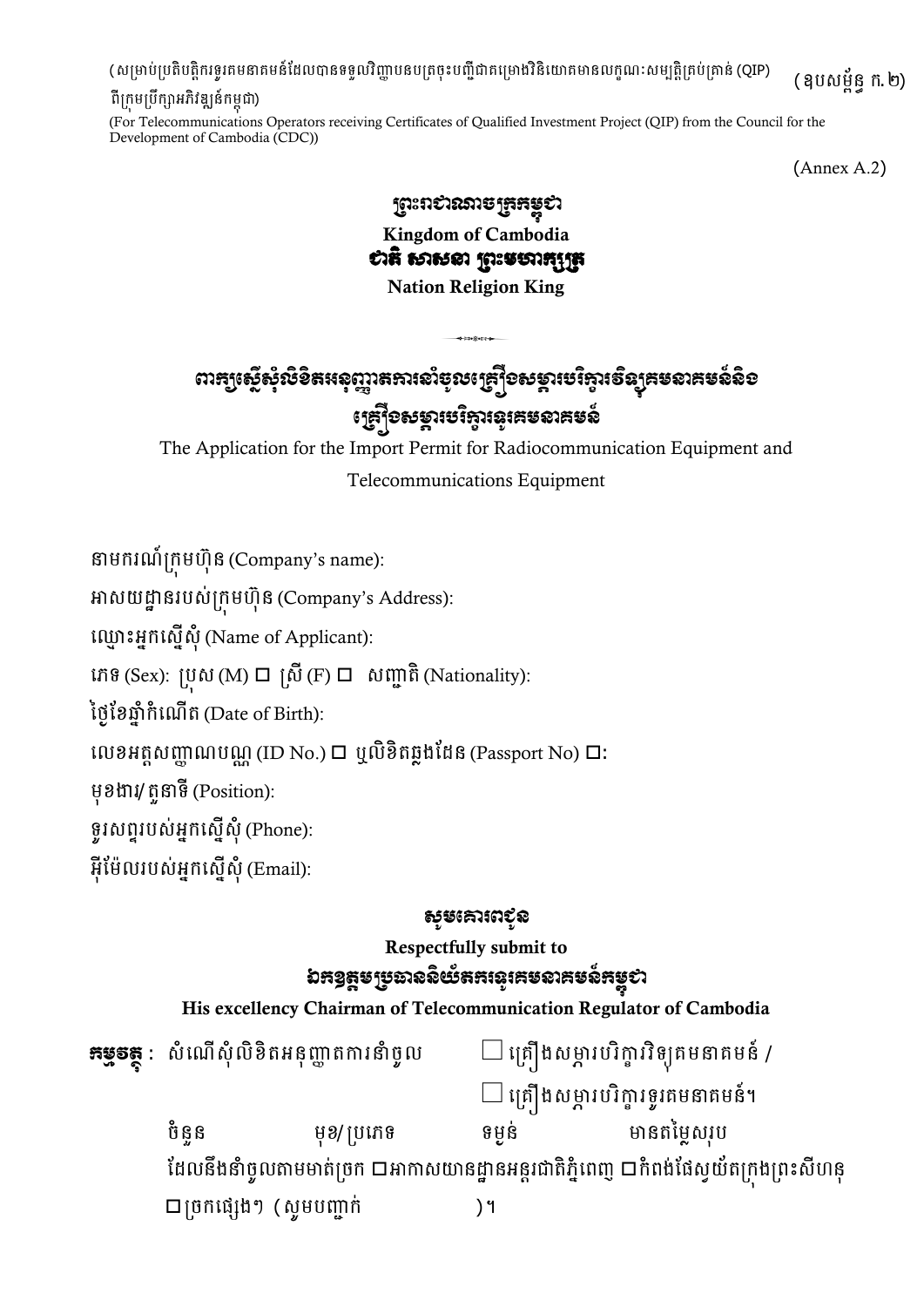|                                                                                                   | Subject: Applying for an Import Permit for |      | Radiocommunication Equipment / |                   |       |  |
|---------------------------------------------------------------------------------------------------|--------------------------------------------|------|--------------------------------|-------------------|-------|--|
|                                                                                                   |                                            |      | Telecommunications Equipment.  |                   |       |  |
|                                                                                                   | Quantity                                   | Type | Weight                         | <b>Total Cost</b> |       |  |
| which will be imported through $\square$ Phnom Penh International Airport $\square$ Sihanoukville |                                            |      |                                |                   |       |  |
| Autonomous Port $\square$ other gates (Please specify                                             |                                            |      |                                | ).                |       |  |
|                                                                                                   | ខុនត្តរម៎ : - វិក្កុយបុត្រលេខ              |      | ចុះថ្ងៃទី                      | ខែ                | ឆ្នាំ |  |
|                                                                                                   | Attached: - Invoice No.                    |      | Date:                          |                   |       |  |
|                                                                                                   | - បញ្ជីវេចខ្ចប់លេខ                         |      | ចុះថ្ងៃទី                      | ខែ                | ឆាំ   |  |
|                                                                                                   | - Packing List                             |      | Date:                          |                   |       |  |
|                                                                                                   | - ឯកសារដឹកជំពានលេខ                         |      | ចុះថ្ងៃទី                      | ទែ                | ឆាំ   |  |

- Air waybill / Bill of Lading Date:

សេចក្ដីដូចមានចែងក្នុងកម្មវត្ថុនិងយោងខាងលើ ខ្ញុំសូមជម្រាបជូន**ឯកឧត្តមប្រធាន**និយ័តករ ទ្ធរគមនាគមន៍កម្ពុជា មេត្តាជ្រាបថា ក្រុមហ៊ុនយើងខ្ញុំ ស្នើសុំលិខិតអនុញ្ញាតការនាំច្ងុលគ្រឿងសម្ភារបរិក្ខារវិទ្យុ គមនាគមន៍និងគ្រឿងសម្ភារបរិក្ខារទូរគមនាគមន៍រួមមាន÷

With reference to the subject above, I would like to inform His Excellency Chairman that our company intends to request for the Import Permit for Radiocommunication Equipment and Telecommunications Equipment in the Kingdom of Cambodia as follows:

សម្រាប់យកម្ក ។

For the purposes of

# ខុំស្ុ ូម្ធានាអះអាង :

I assure that :

- $\Box$  រាល់ព័តិមានទាំងអស់ដែលបានបំពេញនៅក្នុងពាក្យស្នើសុំនេះ ពិតនិងត្រឹមត្រវ។ All information in the application is truly correct.
- $\Box$  ពាក្យស្នើសុំត្រូវបានធ្វើឡើងក្នុងដែនសមត្ថកិច្ចរបស់អ្នកស្នើសុំ។ The application was made within the applicant's authorization.
- $\Box$  បានផ្តល់ឯកសារពាក់ព័ន្ធនិងគោរពតាមរាល់លក្ខខណ្ឌដូចមានកំណត់ក្នុងសេចក្តីណែនាំស្តីពីការ

ស្នើសុំលិខិតអនុញ្ញាតការនាំចូល ការផ្គត់ផ្គង់ និងការចែកចាយគ្រឿងសម្ភារបរិក្ខារវិទ្យុគមនាគមន៍

## និងគ្រឿងសម្ភារបរិក្ខារទូរគមនាគមន៍។

Provided relevant documents and complied with all conditions set out in "Guideline on Applying for the Import Permit, Supply, and Distribution of Radiocommunication Equipment and Telecommunications Equipment."

សេចក្ដីដូចបានជម្រាបជូនខាងលើ ស្ទម**ឯកឧត្តមប្រធាន** មេត្តាពិនិត្យនិងសម្រេច ដោយសេចក្ដីអនុគ្រោះ

បំផុត។

Therefore, may His Excellency Chairman review and decide by the most favorable.